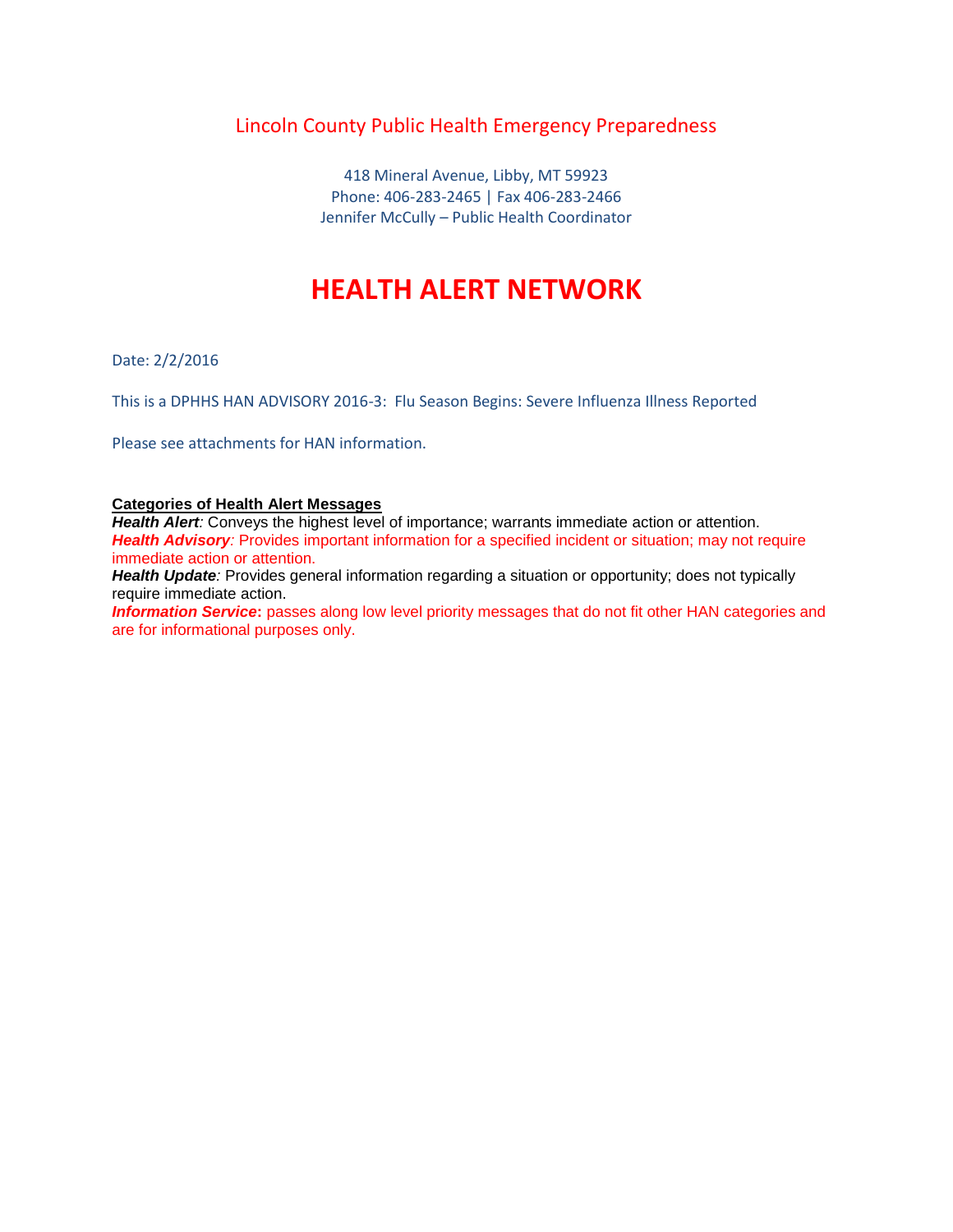# DPHHS HAN **Information Sheet**



**Date:** February 2, 2016

### **Subject: Flu Season Begins: Severe Influenza Illness Reported**

- **Background:** CDC is urging rapid antiviral treatment of very ill and high risk suspect influenza patients without waiting for testing. Centers for Disease Control and Prevention (CDC) has noted co-circulation of influenza A viruses (H3N2) and A(H1N1)pdm09 (the pdm or pandemic novel virus that predominated in the 2009-2010). These are viruses encompassed by this year's seasonal influenza vaccine. Of note, however, is that over the last few weeks, A(H1N1)pdm09 has predominated as laboratory confirmations have shifted away from the A (H3N2) virus. Montana has seen a similar shift with A(H1N1) viruses dominating in RT-PCR testing results. CDC has been receiving reports of severe respiratory illness among young-to middle-aged adults with H1N1 virus infection, some of whom required intensive care unit admission. These populations were notably those most impacted in 2009 and 2010. In addition, some of these cases tested negative by rapid influenza diagnostic testing (RIDT).
- **Information:** Most of the patients noted above were reportedly NOT vaccinated. H1N1pdm09 is noted for having caused severe illness in some children and young- and middle-aged adults in the past. The fact that some cases have not been detected with RIDT testing tied to the potential severity of disease supports the need to provide early antiviral treatment based upon clinical disease without waiting for RT-PCR test results. In addition, clinicians should continue efforts to vaccinate patients this season for as long as influenza viruses are circulating.

### **Recommendations:**

- 1. Please review the attached CDC Health Alert Advisory for detailed clinical recommendations as they relate to this health advisory.
- 2. Decisions about starting antiviral treatment should NOT wait for laboratory confirmation of influenza.
- 3. Clinicians using RIDTs to inform treatment decisions should use caution in interpreting negative RIDT; initiation of empiric antiviral therapy, if warranted, should not be delayed.
- 4. When indicated, antiviral treatment should be started as soon as possible after illness onset, ideally within 48 hours of symptom onset.
- 5. Continue to recommend vaccination for all patients for as long as influenza viruses are circulating.
- 6. A history of influenza vaccination does not rule out influenza virus infection.
- 7. Continue to promote vaccine administration to all individuals over 6 months of age,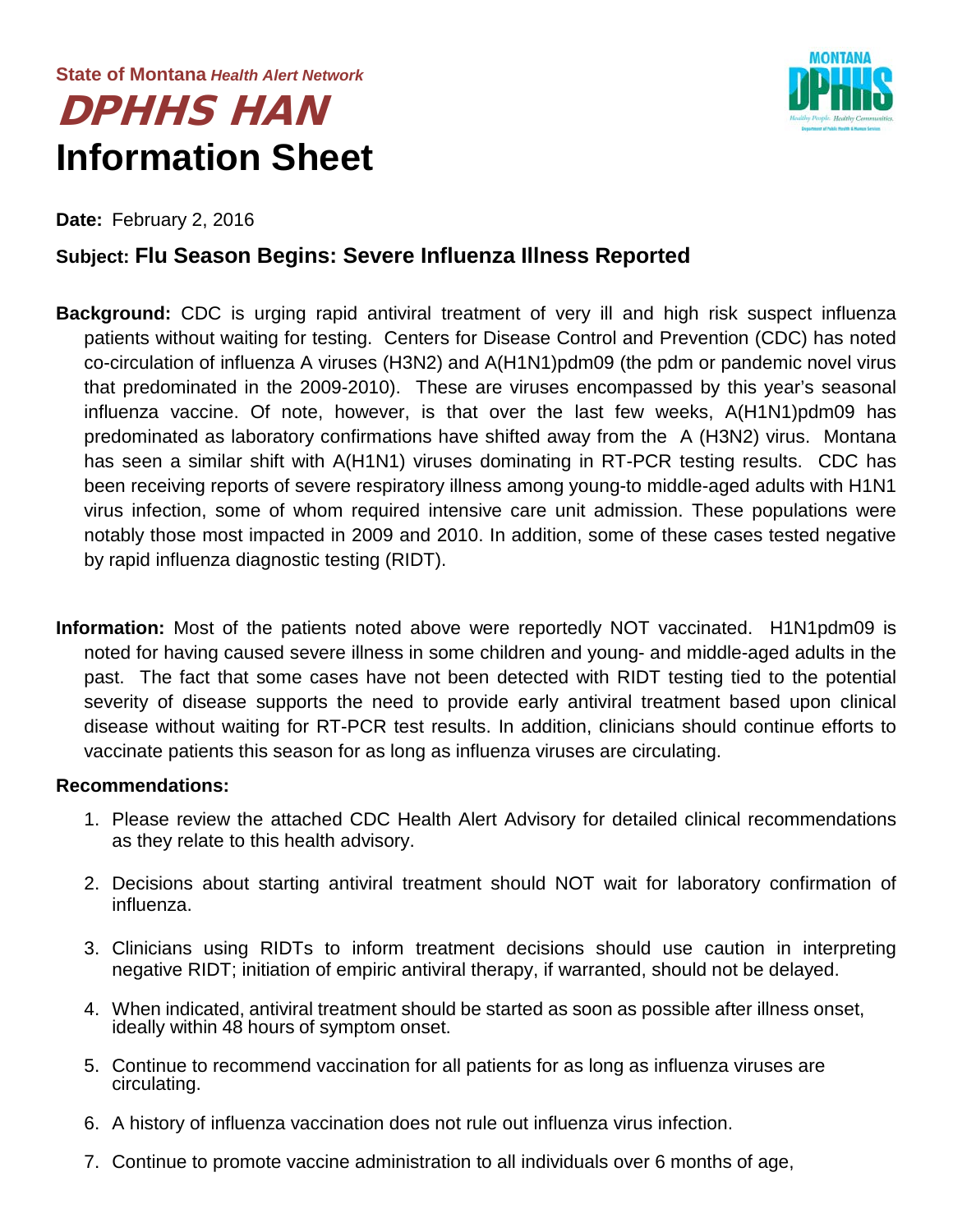# **This is an official CDC HEALTH ADVISORY**

Distributed via the CDC Health Alert Network February 1, 2016, 0850 EST (8:50 AM EST) CDCHAN-00387

### **Flu Season Begins: Severe Influenza Illness Reported**

*CDC urges rapid antiviral treatment of very ill and high risk suspect influenza patients without waiting for testing*

### **Summary**

Influenza activity is increasing across the country and CDC has received reports of severe influenza illness. Clinicians are reminded to treat suspected influenza in high-risk outpatients, those with progressive disease, and all hospitalized patients with antiviral medications as soon as possible, regardless of negative rapid influenza diagnostic test (RIDT) results and without waiting for RT-PCR testing results. Early antiviral treatment works best, but treatment may offer benefit when started up to 4-5 days after symptom onset in hospitalized patients. Early antiviral treatment can reduce influenza morbidity and mortality.

Since October 2015, CDC has detected co-circulation of influenza A(H3N2), A(H1N1)pdm09, and influenza B viruses. However, H1N1pdm09 viruses have predominated in recent weeks. CDC has received recent reports of severe respiratory illness among young- to middle-aged adults with H1N1pdm09 virus infection, some of whom required intensive care unit (ICU) admission; fatalities have been reported. Some of these patients reportedly tested negative for influenza by RIDT; their influenza diagnosis was made later with molecular assays. Most of these patients were reportedly unvaccinated. H1N1pdm09 virus infection in the past has caused severe illness in some children and young- and middle-aged adults. Clinicians should continue efforts to vaccinate patients this season for as long as influenza viruses are circulating, and promptly start antiviral treatment of severely ill and high-risk patients if influenza is suspected or confirmed.

#### **Recommendations**

- 1. Clinicians should encourage all patients who have not yet received an influenza vaccine this season to be vaccinated against influenza. This recommendation is for patients 6 months of age and older. There are several influenza vaccine options for the 2015-2016 influenza season (see <http://www.cdc.gov/mmwr/preview/mmwrhtml/mm6430a3.htm> ), and all available vaccine formulations this season contain A(H3N2), A(H1N1)pdm09, and B virus strains. CDC does not recommend one influenza vaccine formulation over another.
- 2. Clinicians should encourage all persons with influenza-like illness who are at high risk for influenza complications (see list below) to seek care promptly to determine if treatment with influenza antiviral medications is warranted.
- 3. Decisions about starting antiviral treatment should not wait for laboratory confirmation of influenza. Clinicians using RIDTs to inform treatment decisions should use caution in interpreting negative RIDT results. These tests, defined here as rapid antigen detection tests using immunoassays or immunofluorescence assays, have a high potential for false negative results. Antiviral treatment should not be withheld from patients with suspected influenza, even if they test negative by RIDT; initiation of empiric antiviral therapy, if warranted, should not be delayed.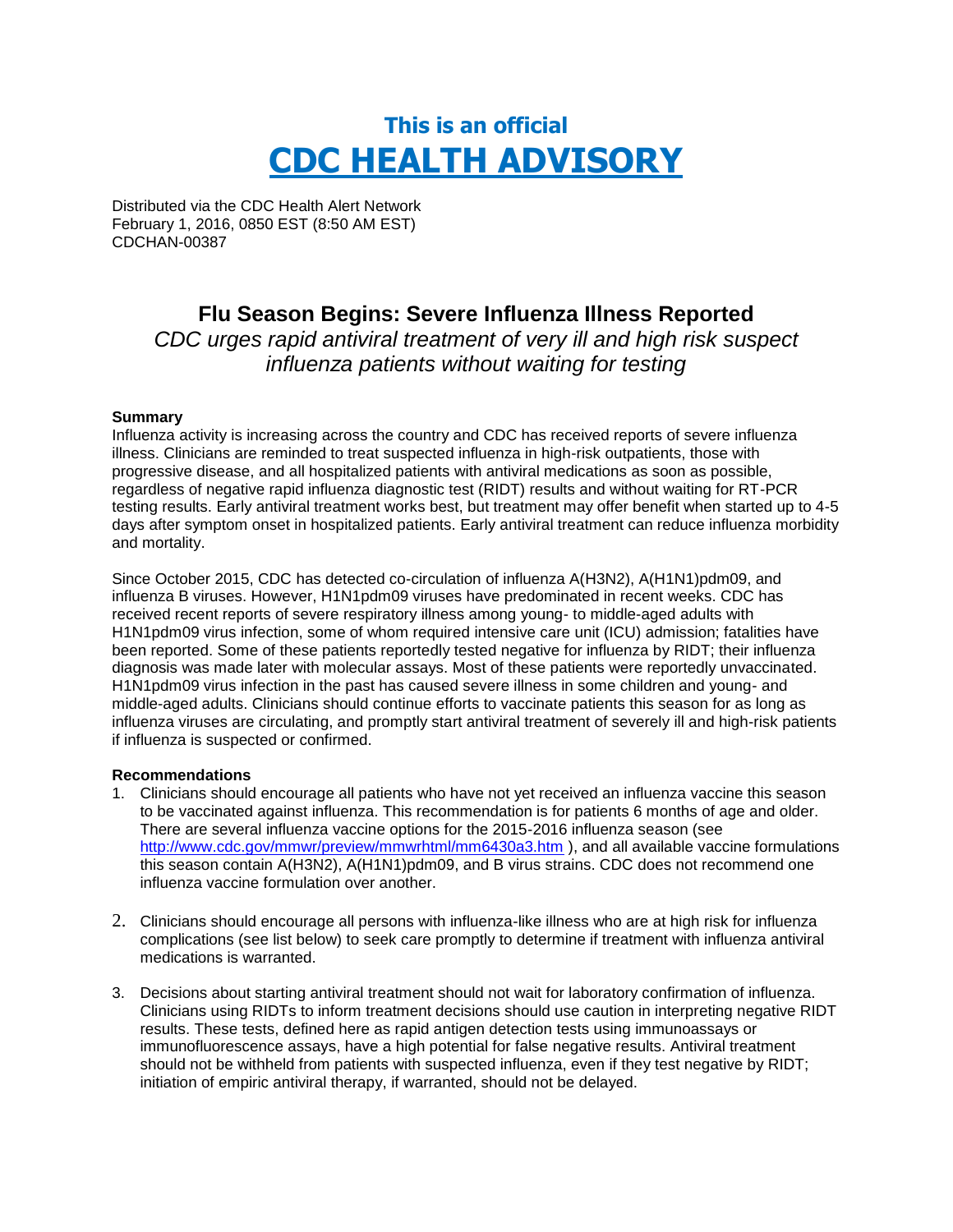- 4. CDC guidelines for influenza antiviral use during 2015-16 season are the same as during prior seasons (see<http://www.cdc.gov/flu/professionals/antivirals/summary-clinicians.htm> ).
- 5. When indicated, antiviral treatment should be started as soon as possible after illness onset, ideally within 48 hours of symptom onset. Clinical benefit is greatest when antiviral treatment is administered early. However, antiviral treatment might still be beneficial in patients with severe, complicated, or progressive illness, and in hospitalized patients and in some outpatients when started after 48 hours of illness onset, as indicated by clinical and observational studies.
- 6. Treatment with an appropriate neuraminidase inhibitor antiviral drugs (oral oseltamivir, inhaled zanamivir, or intravenous peramivir) is recommended as early as possible for any patient with confirmed or suspected influenza who
	- a. is hospitalized;
	- b. has severe, complicated, or progressive illness; or
	- c. is at higher risk for influenza complications. This list includes:
		- o children aged younger than 2 years;
		- o adults aged 65 years and older;
		- $\circ$  persons with chronic pulmonary (including asthma), cardiovascular (except hypertension alone), renal, hepatic, hematological (including sickle cell disease), metabolic disorders (including diabetes mellitus), or neurologic and neurodevelopment conditions (including disorders of the brain, spinal cord, peripheral nerve, and muscle such as cerebral palsy, epilepsy [seizure disorders], stroke, intellectual disability [mental retardation], moderate to severe developmental delay, muscular dystrophy, or spinal cord injury);
		- $\circ$  persons with immunosuppression, including that caused by medications or by HIV infection;
		- $\circ$  women who are pregnant or postpartum (within 2 weeks after delivery);
		- $\circ$  persons aged younger than 19 years who are receiving long-term aspirin therapy;
		- o American Indians/Alaska Natives;
		- $\circ$  persons who are morbidly obese (i.e., body-mass index is equal to or greater than 40); and
		- o residents of nursing homes and other chronic-care facilities.
- 7. Antiviral treatment can also be considered for suspected or confirmed influenza in previously healthy, symptomatic outpatients not at high risk on the basis of clinical judgment, especially if treatment can be initiated within 48 hours of illness onset.
- 8. Clinical judgment, on the basis of the patient's disease severity and progression, age, underlying medical conditions, likelihood of influenza, and time since onset of symptoms, is important when making antiviral treatment decisions for outpatients.
- 9. While influenza vaccination is the best way to prevent influenza, a history of influenza vaccination does not rule out influenza virus infection in an ill patient with clinical signs and symptoms compatible with influenza. Vaccination status should not impede the initiation of prompt antiviral treatment.

#### **Background**

Seasonal influenza contributes to substantial morbidity and mortality each year in the United States. In the most recent influenza season—the 2014-2015 season—CDC estimates that there were approximately 19 million influenza-associated medical visits and 970,000 influenza-associated hospitalizations [1]. The spectrum of illness observed thus far during the 2015-2016 season has ranged from mild to severe and is consistent with that of other influenza seasons. Although influenza activity nationally is low compared to this time last season, it is increasing; and some localized areas of the United States are already experiencing high activity. Further increases are expected in the coming weeks. Typically, influenza seasons begin with increases in influenza-like-illness and the percent of respiratory specimens testing positive for influenza in clinical laboratories. Those indicators are rising at this time. Increases in severity indicators tend to lag behind. At this time, national surveillance systems that track